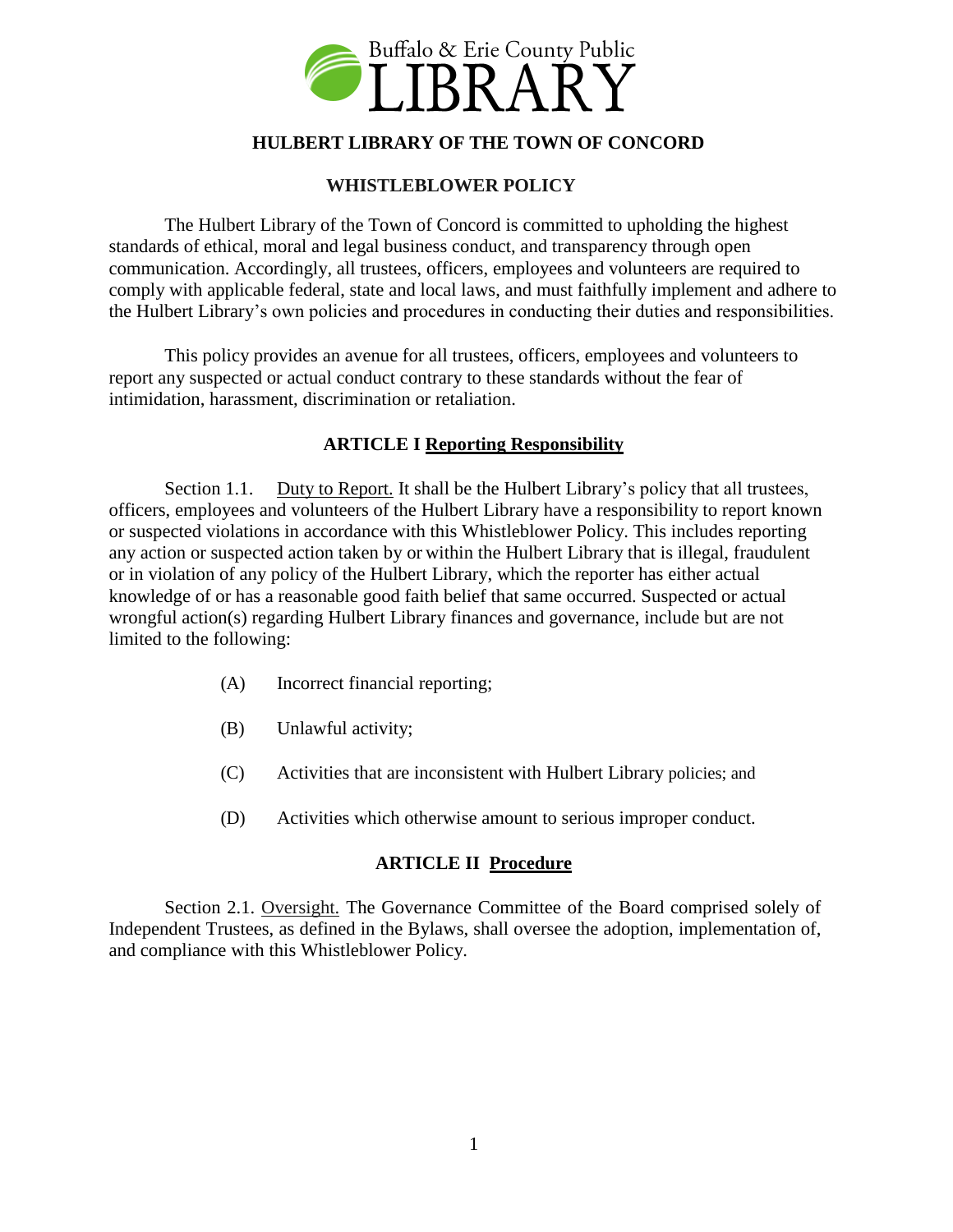Section 2.2. Compliance Officer. The Compliance Officer shall be the Chair of the Governance Committee. Should the Compliance Officer be the subject of the report, then the Governance Committee shall appoint another member of the Committee to perform the Compliance Officer's role regarding the allegations. The Compliance Officer shall be responsible for administering the Whistleblower Policy, overseeing an investigation, and reporting to the Governance Committee. The Compliance Officer shall report to the Board at least annually on compliance activity.

Notwithstanding anything to the contrary in this Policy, trustees who are employees of the Hulbert Library may not participate in any Board or Committee deliberations or voting relating to administration of this Whistleblower Policy.

Section 2.3. Reporting Violations. All reports should be made using the *Whistleblower Reporting Form*, attached as Appendix A, which will be available on the Hulbert Library website and Intranet. Trustees, officers, employees and volunteers should promptly report alleged violations to the Compliance Officer. If reporter deems it inappropriate to file the report with the Compliance Officer, the report may be submitted to the Chair or Vice- Chair of the Hulbert Library Board of Trustees. Any such reports received by the Chair or Vice-Chair of the Hulbert Library of the Town of Concord Board of Trustees, or designee, including the completed *Whistleblower Reporting Form* shall be forwarded to the Governance Committee, subject to the restrictions of Section 2.2.

Section 2.4. Email Reporting. As an alternative to the reporting procedure specified in Section 2.3, trustees, officers, employees and volunteers may submit the *Whistleblower Reporting Form* via email to [whistleblower@buffalolib.org.](mailto:whistleblower@buffalolib.org) Submissions to said email account will be reviewed by the Governance Committee of the  $==$  Board of Trustees at its monthly meeting.

Section 2.5. Anonymous Reporting. With the exception of a person's report of his or her own violation, the reporter shall not be required to provide his or her name on said form. However, anonymous reports must include sufficient information, including but not limited to, the name of the person against whom the report is being made, the date of the incident, and a description of the incident, in order that an investigation can be conducted.

### Section 2.6. Handling Reports.

(A) The Governance Committee shall provide the reporter a timely acknowledgement of receipt of the report, whether submitted in person, electronically, or otherwise. All reports submitted will be placed on the agenda for the next scheduled meeting of the Governance Committee of Hulbert Library Board of Trustees. An appropriate investigation will be undertaken by the Governance Committee, or legal counsel or other designee if deemed appropriate by the Governance Committee. A report summarizing the findings will be given to the reporter within 10 business days of the Governance Committee's meeting, if a name is provided on the *Whistleblower Reporting Form*. If more than 10 business days from the date of the Governance Committee's meeting are needed to complete a thorough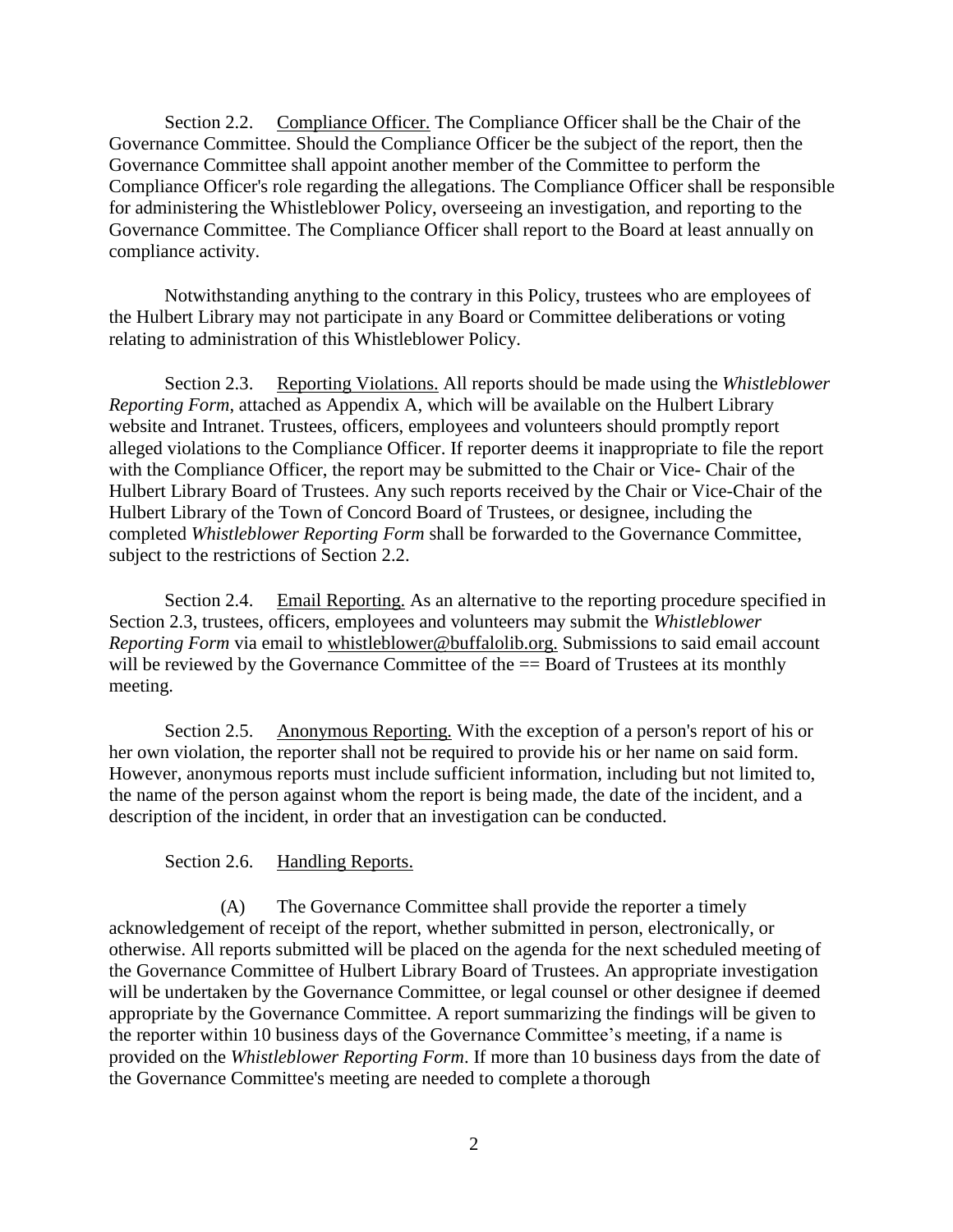investigation, the reporter will be notified in writing of an estimated date when the investigation will be completed.

(B) The person who is the subject of a whistleblower complaint shall not be present at or participate in any Board or Committee deliberations or vote on the matter relating to such complaint, provided that nothing in this subparagraph shall prohibit the Board or Committee from requesting that the person who is subject to the complaint present information as background or answer questions at a Committee or Board meeting prior to the commencement of deliberations or voting relating thereto.

Section 2.7. Results of Investigation. If the investigation establishes that a violation of law, external regulation or Hulbert Library's policy has occurred, then the Governance Committee shall determine the appropriate action based upon law and Hulbert Library's policy and make a recommendation to the Board. Civil or criminal prosecution will be pursued when warranted. If the investigation establishes that no violation of law, external regulation or Hulbert Library policy has occurred, then the Governance Committee shall report to the Board its findings and determination. The investigation is closed when the Compliance Officer has deemed the investigation is complete and the Governance Committee has approved a recommendation for a resolution and/or corrective action to the Board.

Section 2.8. Documentation. The Compliance Officer shall document the investigation and explain the rationale for any recommended resolution and/or corrective action. All documentation relating to the investigation, including the *Whistleblower Reporting Form*, and the resolution and/or corrective action taken shall remain in the Hulbert Library's records in the Human Resources Department and/or Governance Committee records for at least five years.

Section 2.9. Confidentiality. All violations or suspected violations may be submitted on a confidential or anonymous basis. Reports will be kept confidential to the extent possible, consistent with the need to conduct an adequate investigation and prevent or correct suspected action(s). The Compliance Officer shall disclose information relating to a report with those who have a need to know so that the Governance Committee can conduct an effective investigation and determine what action to take based on the results of any such investigation. In appropriate cases, the investigation documents will be shared with law enforcement personnel. Disclosure of reports to individuals not involved in the investigation shall be viewed as a serious disciplinary offense and may result in discipline, up to and including dismissal, termination or civil lawsuits.

Section 2.10. Protection against Retaliation. Any Hulbert Library trustee, officer, employee or volunteer who reports a suspected or actual violation(s), in good faith shall not suffer intimidation, harassment, discrimination or other retaliation or, in the case of an employee, adverse employment action.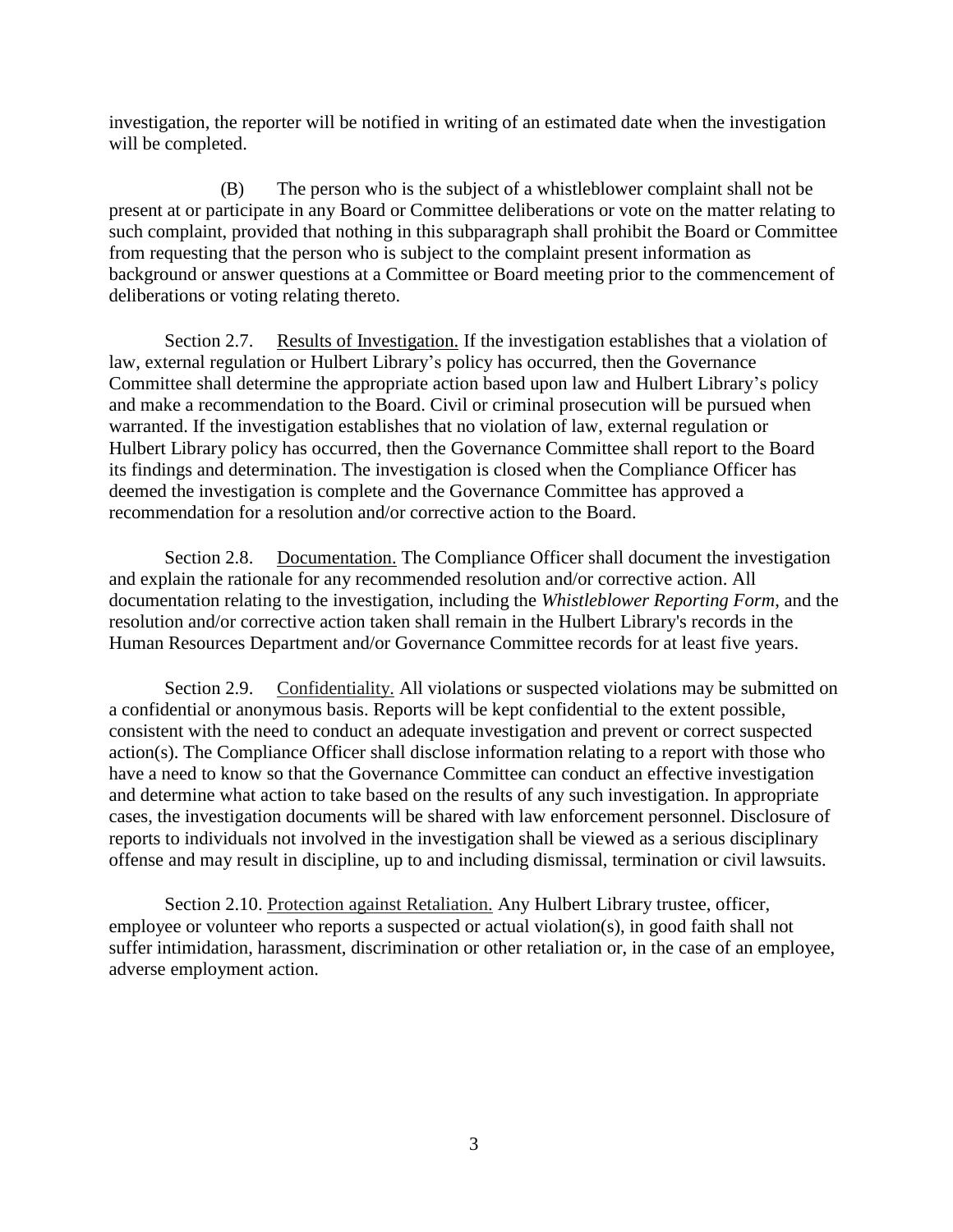### **ARTICLE III Regulations**

Section 3.1. Discipline for Retaliatory Conduct. Retaliation is a serious violation of this policy and should be reported immediately to the Chair of the Governance Committee of the Hulbert Library Board of Trustees. Depending on the nature and seriousness of the offense, the Hulbert Library will impose appropriate discipline against any trustee, officer or employee found to have engaged in any form of retaliatory conduct against an individual reporting suspected or actual wrongful action(s) in accordance with this policy, up to and including dismissal or termination, and referral to the New York State Board of Regents for possible removal of a Trustee, pursuant to New York State Education Law Section 226. Volunteers that engage in any such conduct will not be permitted to volunteer in Hulbert Library activities.

Section 3.2. Good Faith Reporting. Any Hulbert Library trustee, officer, employee or volunteer who files a report concerning a violation or suspected violation must do so in good faith and have reasonable grounds for believing the information in the report indicates a violation under this policy. The Hulbert Library will impose appropriate discipline against any trustee, officer or employee found to have knowingly made a report/complaint in bad faith, up to and including dismissal or termination, and referral to the New York State Board of Regents for possible removal of a Trustee, pursuant to New York State Education Law section 226. This includes, but is not limited to, giving false information or making a report in retaliation. Volunteers that engage in any such conduct will not be permitted to volunteer in Hulbert Library activities.

### **ARTICLE IV Applicability and Distribution of Policy**

This policy shall apply to all trustees, officers, employees, and volunteers of the Hulbert Library. A copy of this Whistleblower Policy shall be made available to all trustees, officers, employees and to volunteers who provide substantial services to the Hulbert Library via the Hulbert Library's website or at the Hulbert Library's office in a conspicuous location accessible to employees and volunteers.

Adopted by The Hulbert Library of the Town of Concord Board of Trustees at a public meeting on October 7, 2020,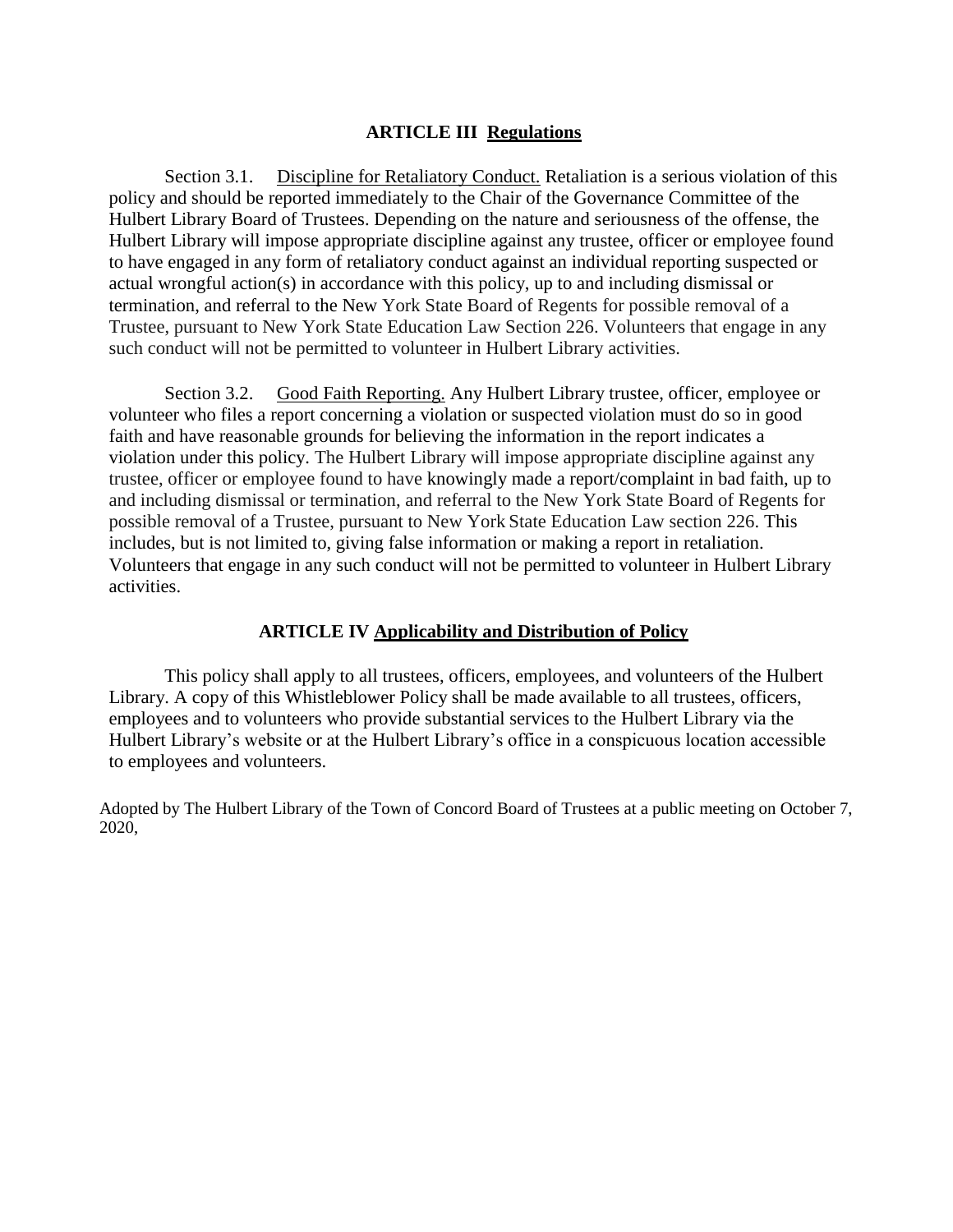# **Hulbert Library of the Town of Concord**

Appendix A

### **CONFIDENTIAL**

**Buffalo & Erie County Public Library** 

## **WHISTLEBLOWER REPORTING FORM**

| REPORTER'S CONTACT INFORMATION: Not required if being submitted anonymously |                |  |  |  |
|-----------------------------------------------------------------------------|----------------|--|--|--|
| Name                                                                        | Position/Title |  |  |  |
| Dept/Location                                                               | Work #         |  |  |  |
| <b>Home Address</b>                                                         | Home/cell $#$  |  |  |  |
| Best time to reach you                                                      | Email          |  |  |  |
| Preferable method of communication:                                         |                |  |  |  |

| PERSON AGAINST WHOM THE REPORT OF ACTUAL OR SUSPECTED WRONGFUL<br>CONDUCT IS BEING MADE: If more than one, please complete additional form(s). |                       |  |  |  |
|------------------------------------------------------------------------------------------------------------------------------------------------|-----------------------|--|--|--|
| Name                                                                                                                                           | Position/Title        |  |  |  |
| Dept/Location (if applicable)                                                                                                                  | Phone # $(i f known)$ |  |  |  |

## WITNESSES TO ACTUAL OR SUSPECTED WRONGFUL CONDUCT: Attach additional

| sneets y necessary            |                       |
|-------------------------------|-----------------------|
| Name                          | Position/Title        |
|                               |                       |
|                               |                       |
| Dept/Location (if applicable) | Phone $\#$ (if known) |
|                               |                       |
| Name                          | Position/Title        |
|                               |                       |
|                               |                       |
| Dept/Location (if applicable) | Phone $\#$ (if known) |
|                               |                       |

**Continued on Next Page** 

The Whistleblower Reporting Form provides an avenue for all trustees, officers, employees and volunteers to report actual or suspected wrongful conduct without fear of retaliation. Please refer to the Whistleblower Policy for additional information.